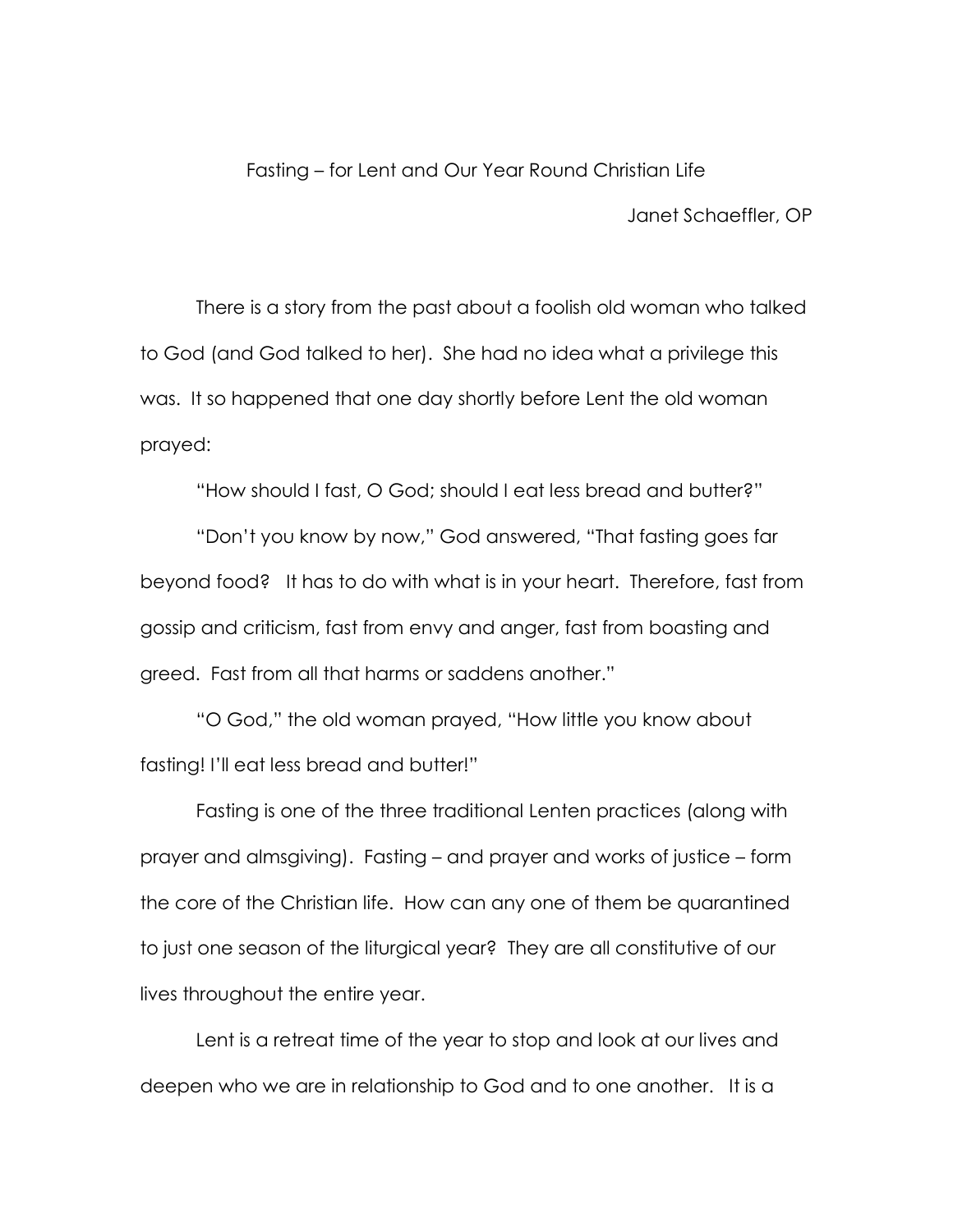time to concentrate more deeply on practices/attitudes which, hopefully then, will become more permanent in our lives for the rest of the year.

To return to our story – as well as the Church's tradition – the old woman was thinking about fasting from food. That is part of our Church's tradition. Why do we do that?

It is not because our bodies need to be punished (or to go on a diet).

We fast to allow our physical hunger to remind us of our spiritual hunger, our need for God. Modeled on Jesus' fasting, who fasted in preparation for his baptism and ministry, we fast to remind ourselves of our baptismal commitment and need for renewal. We are hungry – hungry for God, and the reign of God. "Blessed are those who hunger and thirst for justice." (Mt. 5:6)

Secondly, it not only reminds us of our dependence on God, but on the needs of others, the hungry and the poor. Fasting is a Gospel value, but not fasting by itself. Fasting and almsgiving are Gospel twins. Our tradition of fasting has never been to purge, to deprive the body for deprivation sake, but to have more to give away.

We fast in order to place ourselves in solidarity with the poor and hungry. If the grocery money saved by our fasting does not somehow help feed the poor and hungry then our fasting is empty and useless.

In our story, God says fasting goes beyond food. Is God right?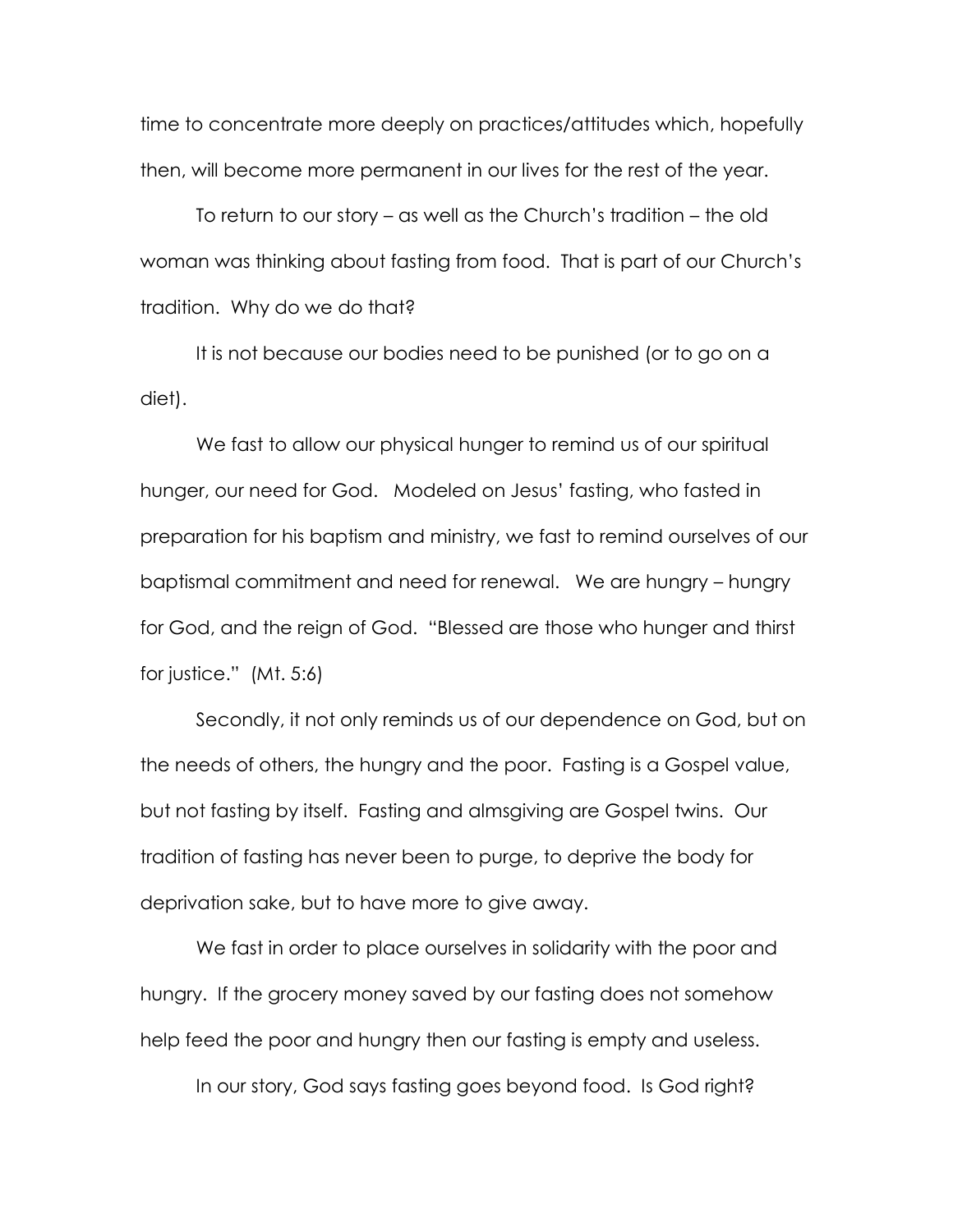The key question about fasting is: What is the purpose of my fasting? What is cluttering my landscape so I can't see God's landscape? What distracts modern day people from an intimate relationship with God and God's people/creation?

What can I Iet go of, do without, do with less of, that will make my life better, that will put me in touch with God, which will make me more aware of others' needs?

**Consider fasting from** (not just during Lent – but perhaps once a week, once a month, all the time …):

- speech and conversation that includes violent language; fast from violent movies, videos and TV shows
- swearing, gossip, racist jokes, etc.
- frivolous purchases. Have you looked in your closets, storage room, garage and cupboards lately? Have you collected any things that you were convinced you needed – until you got them home and had second thoughts?
- your favorite shopping store (or mall)
- guzzling gas. Drive the speed limit. Walk or ride your bike when you can.
- instant gratification. Stop a moment to reexamine cravings and hungers, yearnings, compulsions, and impulses.
- the unnecessary noise in your life